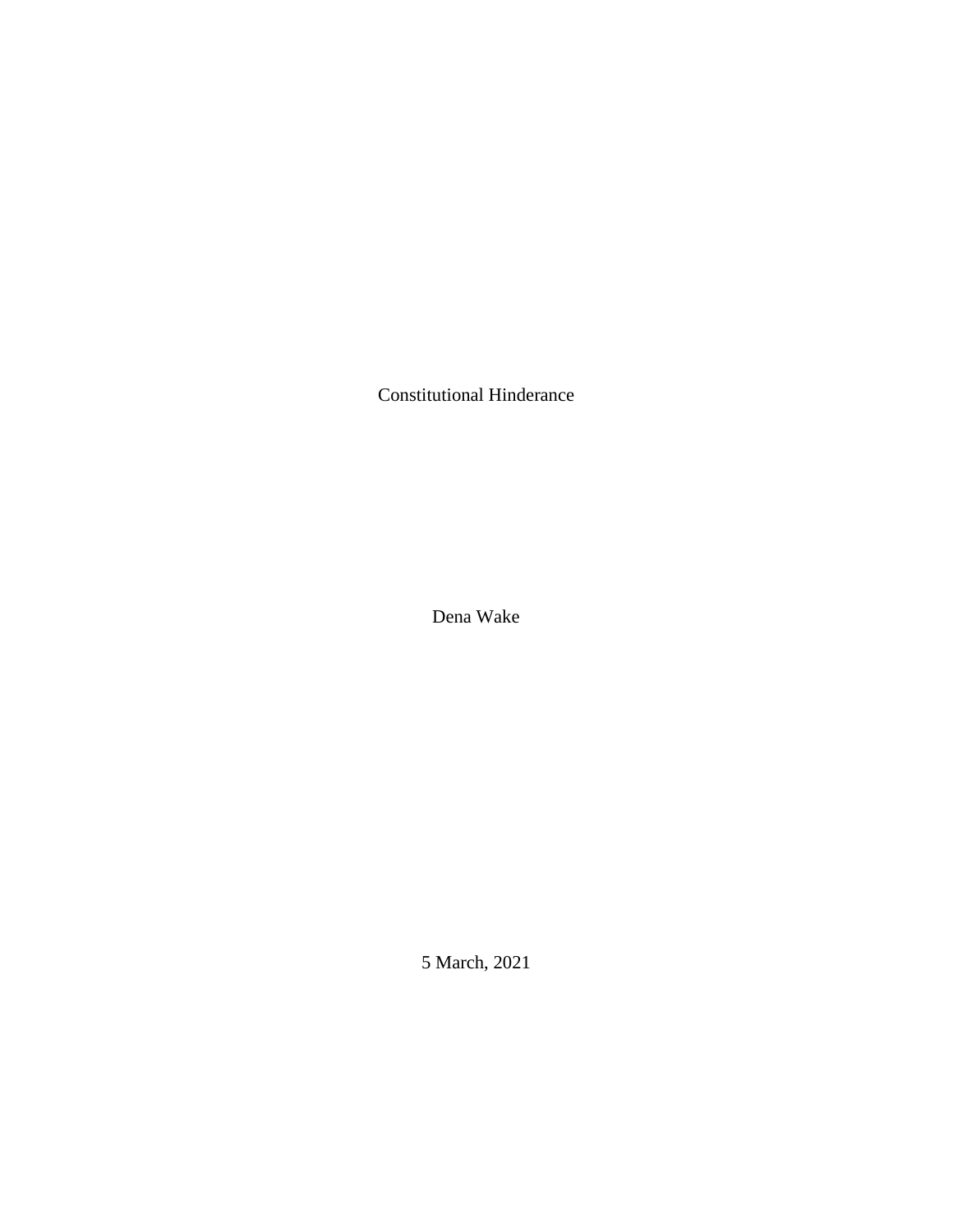Dena M. Wake is a third-year undergraduate student at Liberty University studying Government Politics and Policies with minors in American Sign Language and International Relations. Her experiences include a mission trip to the Dominican Republic, a semester abroad in Australia and an internship with the International Military Student Division within the DOD.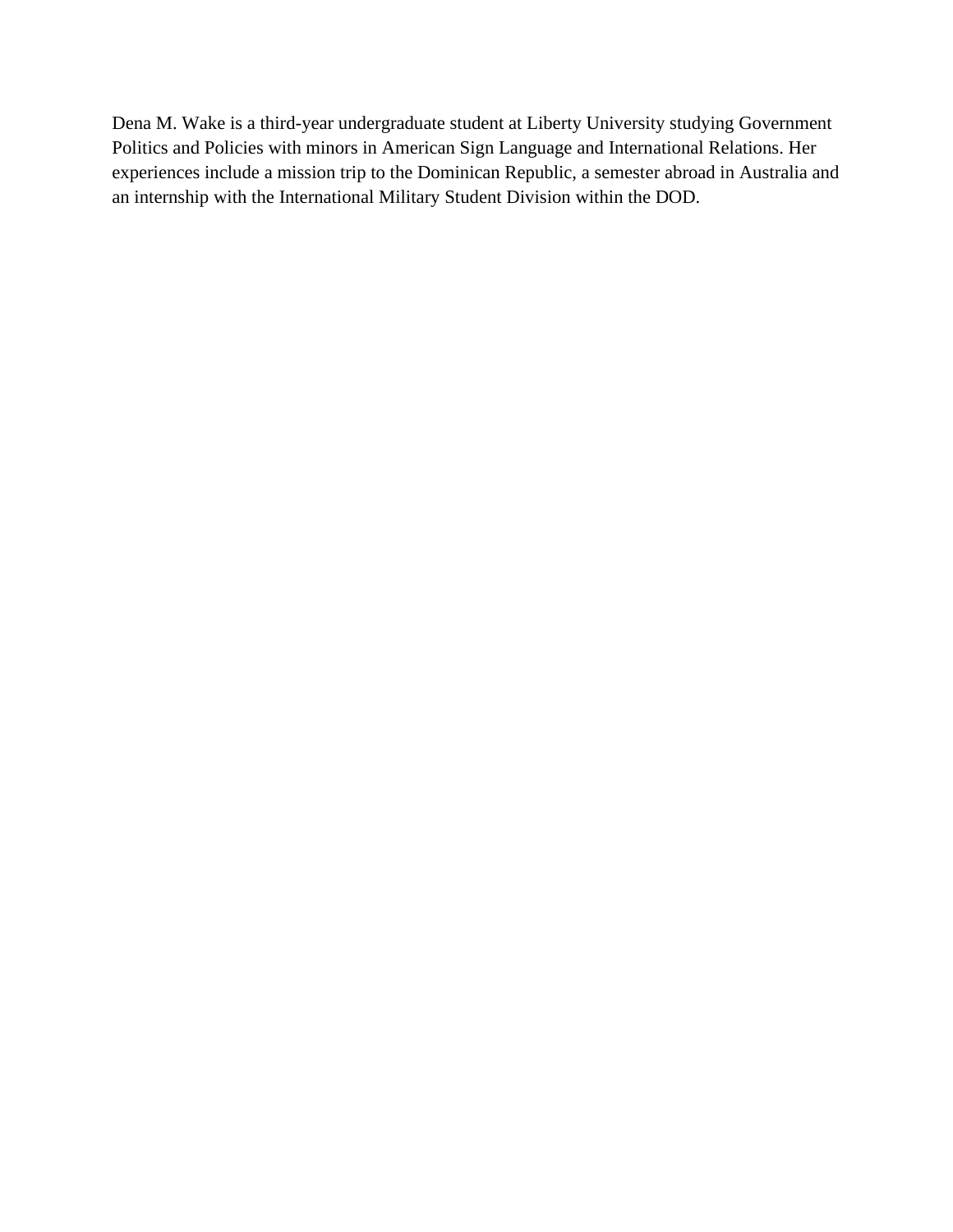## **Constitutional Hindrance: The History behind Federal Overreach and Constitutional Safeguards**

According to media outlets, the federal government has become the poster child for "Failure to Help the States" during this present crisis. It is nearly impossible to find an article or news segment that does not blame the federal government for the current pandemic. If the media is correct in blaming the federal government then why doesn't the federal government just take over all COVID-19 related problems throughout the nation that would make everything easier according to the media. There are countless reasons why the federal government can't take over, the ultimate reason being the Constitution, the law of the land. The Founders had experienced what happens when a government is given too much power and they determined that in this new country the states would never have to worry about the federal government coming in and taking over. Despite Congress trying to use the Commerce Clause to overstep, the federal government is still limited in their reach. Despite their best efforts, the Constitution and the Supreme Court continues to ensure that the federal government is handcuffed so the state governments are empowered to do their job.

Article 1 section 8 of the United States Constitution lists all of the powers granted to the Legislative Branch. One of the most important, and yet misused, powers given to Congress, is derived from the Commerce Clause. This clause states Congress has the power "to regulate Commerce with foreign Nations, and among the several States, and with the Indian Tribes."<sup>1</sup> This power was given to Congress for a variety of reasons. Under the Articles of Confederation, each state had individual sovereignty when it came to most actions relating to commerce. Since they had this power, they were able to erect:

an assortment of trade barriers to protect their own businesses from competing firms in neighboring states. And, because state legislatures controlled their own commerce, the federal Congress was unable to enter into credible trade agreements with foreign powers to open markets for American goods, in part, by threatening to restrict foreign access to the American market.<sup>2</sup>.

When the founders wrote the Articles of Confederation, they framed it on a foundation built on fear of a central government which could be strong enough to enslave and stifle people similar to the taxation without representation the British empire had employed. Based on this foundation, they created a limited government so that no foreign power would respect the United States, and no state would fear the federal Congress. Each state held all the power while the federal Congress had little to no power or leverage.

Since Congress was unable to make trades or treaties with any foreign powers, "the result of all this was a nationwide economic downturn that rightly or not, was blamed on ruinous

 $<sup>1</sup>$  U. S. Constitution, art. 1, sec. 8, cl. 3</sup>

<sup>2</sup> Randy E. Barnett, and Andrew Koppelman, *Common Interpretation: The Commerce Clause*, (Philadelphia: National Constitution Center),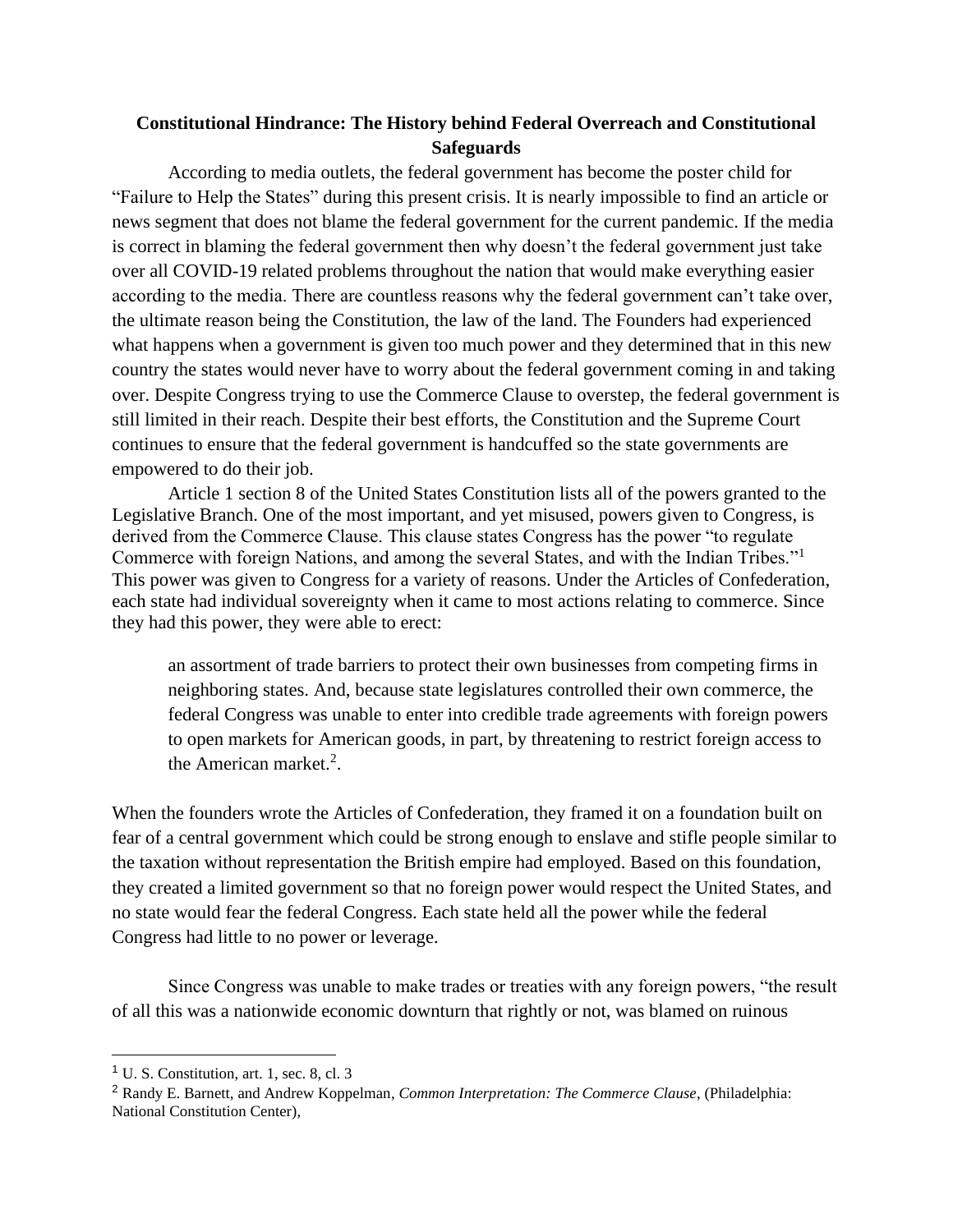politics enacted by democratically-elected legislatures."<sup>3</sup> It seems it is inherent in all politics, or perhaps in our human nature, to blame democratically-elected members of Congress for problems that come from a number of different problems, not just one person. As a result, when creating the Constitution, the founders had lengthy debates about how much power the federal government should be given. A number of people were so concerned with how the Articles of Confederation turned out that they wanted to give the federal government limitless power in order to protect the people. James Madison was one of the strongest supporters of a strong central government. When each colony made suggestions for either a new Constitution or a revised Articles of Confederation, Madison suggested what is now called the Virginia Plan. Article 6 of the Virginia Plan stated:

that the National Legislature ought to be empowered to enjoy the Legislative Rights vested in Congress by the Confederation & moreover to legislate in all cases to which the separate States are incompetent, or in which the harmony of the United States may be interrupted by the exercise of individual Legislature; to negative all laws passed by the several States, contravening in the opinion of the National Legislature the articles of Union; and to call forth the force of the Union against. any Member of the Union failing to fulfill its duty under the articles thereof. $4$ 

This article would have given the federal government unlimited power, thereby removing the need for the state governments. When the "committee of detail"<sup>5</sup> completed the first drafts of the Constitution, there was a heated debate over the wording of Article 6. During these debates between Madison and the other delegates, Madison began to see how the wording of the Article would give way to unlimited government power. He realized that Article 6 of the "Virginia Plan was setting forth a formula for virtually open-ended federal governmental power. Unlike the Articles of Confederation, the provision referred to heads of power rather than specified, enumerated powers."<sup>6</sup> Mr. Butler, a delegate for South Carolina, "apprehended that the taking so many powers out of the hands of the States as was proposed, tended to destroy all that balance {and security} of interests among the States which it was necessary to preserve."<sup>7</sup> Southern states eventually won the debate and Article 6 was removed from the Virginia Plan.

This was not the only debate over the wording and powers granted to the federal Congress within the Virginia Plan. One significant debate was over the powers granted to the executive branch and the President. All the Virginia Plan stated originally was the executive

<sup>3</sup> Ibid.

<sup>4</sup> Shlomo Slonim, *Delimiting the Scope of National Authority*, Forging the American Nation (New York: Palgrave Macmillan, 2017)

<sup>5</sup> *The Committee of Detail Report*, (Ohio: Teaching American History)

<sup>6</sup> Shlomo, *Delimiting the Scope of National Authority*

<sup>7</sup> Ibid.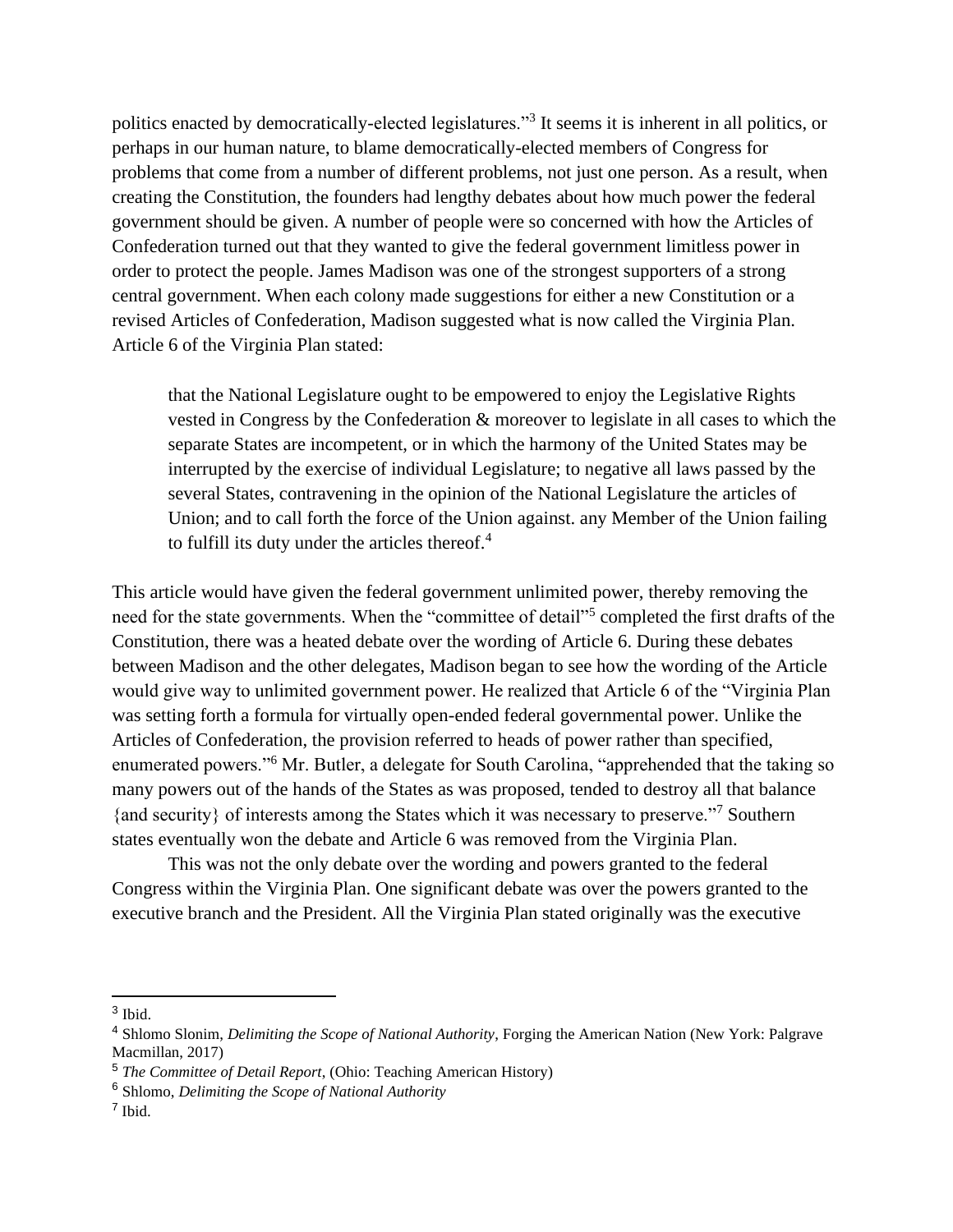branch would have "a general authority to execute the national laws."<sup>8</sup> After thorough debates, the delegates decided the executive powers would work with a committee to review and veto various laws passed through Congress but added Congress would be able to still override the President with a two-thirds vote.<sup>9</sup> Another important debate happened over the slave trade and the powers of Congress to control trade. When the slave trade was brought up in the discussion, the southern states presented two propositions; first, that Congress would be banned from taxing exports. They desired this proposition because a large part of the southern economy came from exporting agriculture products such as cotton and sugar. The northern delegates believed that restricting Congress from taxing exports would "take away from the government 'half of the regulation of trade!"<sup>10</sup> The southern delegates realized that taxes on exports would affect the southern states more than the northern states thereby giving the federal government more power over the southern states' economies than what they desired.

Second, the southern states proposed Congress be forbidden from banning the importation of slaves. This caused great debate among the delegates. It was less of a political issue, rather a moral one: "Luther Martin of Maryland said that forbidding Congress from banning the importation of slaves was "inconsistent with the principles of the revolution and dishonorable to the American character."<sup>11</sup> After being at an impasse for a few days the northern delegates realized the slavery issue would be the dividing factor which could end the new United States before it really became a true nation. In order to create a "more perfect union" the delegates worked out a compromise. They agreed that Congress could not tax exports and that no law could be passed to ban the slave trade until 1808."<sup>12</sup>

There were many people within the Constitutional Convention who believed the new United States would not survive unless there was emphasis put on the sovereignty of the states. In fact, there are only a few countries which have a true emphasis on "states" having true sovereignty, "Switzerland, and Australia, the powers of the regional governments are those that remain after the powers of the central government have been enumerated in the constitution."<sup>13</sup> Throughout history the definition of "states' rights" has changed repeatedly. Before and immediately following the American Civil War, many people were under the impression "states' rights" referred to the concept that each state was sovereign and should have final say over important affairs that affect it.<sup>14</sup> At its essence, the idea of "states' rights" is the state governments are closer to the people than the federal government and can, therefore, better represent the citizens with a greater understanding of the needs, wants, and desires of the people.

<sup>8</sup> Constitutional Rights Foundation, *The Major Debates at the Constitutional Convention*, Vol 25, Issue 2 (California: Civics Renewal Network)

<sup>&</sup>lt;sup>9</sup> Ibid.

<sup>10</sup> Constitutional Rights Foundation, *The Major Debates at the Constitutional Convention*

 $11$  Ibid.

 $12$  Ibid.

<sup>13</sup> Frederick Drake, *States' Rights*, Encyclopedia Britannica, Jan 6, 2020.

 $14$  Ibid.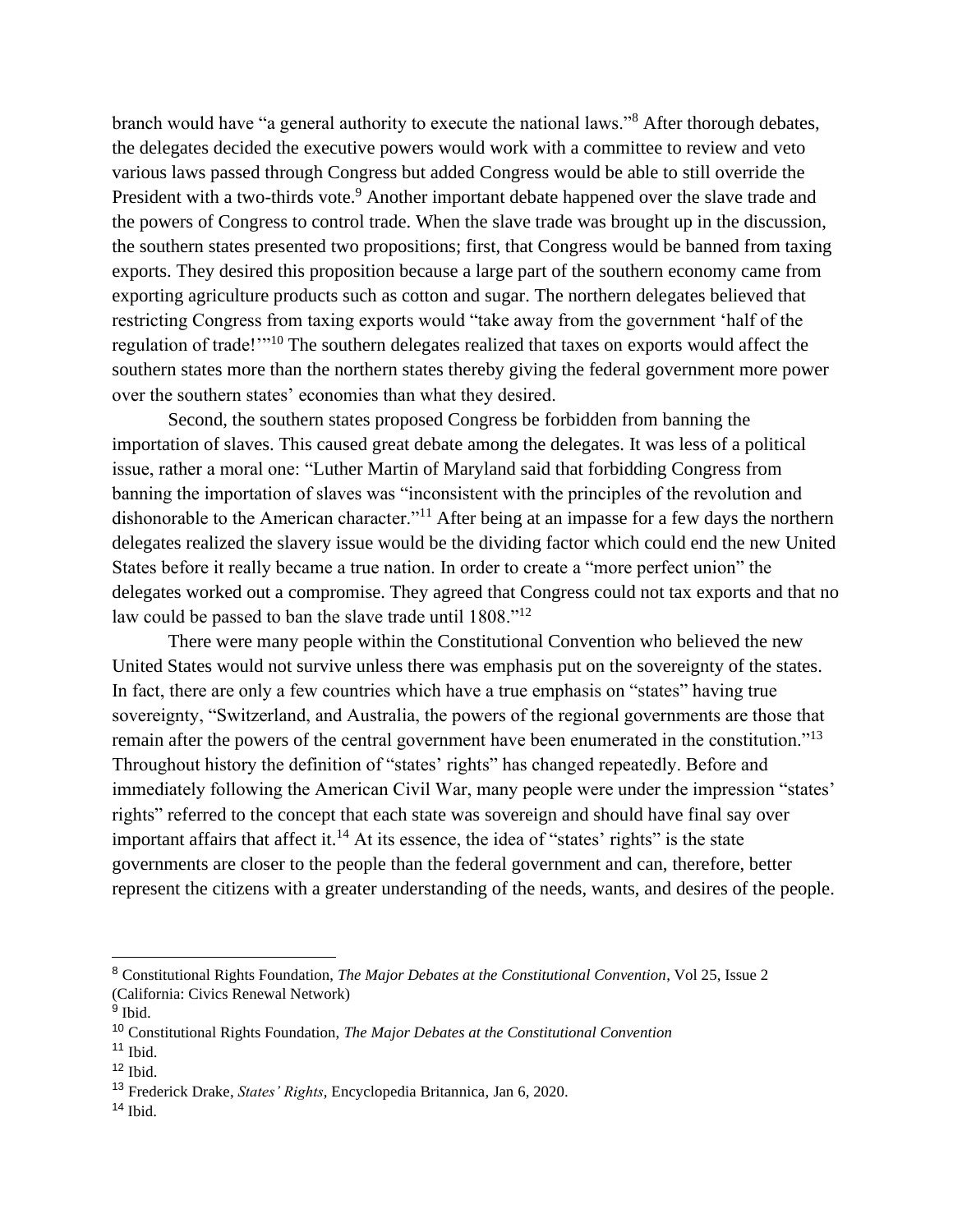Considering the competing ideals of the Founding Fathers, the vision to create a new framework for government and the desire to empower the people, the brilliance of the constitutional writers is on display in the Commerce Clause. It was written to give the federal government enough power to make trade agreements and treaties with foreign nations and to make sure the states do not become divided over trade agreements and commerce. There are three main concerns which arise with the wording of the Commerce Clause. "What is the meaning of 'commerce'? What is the meaning of 'among the several states'? And what is the meaning of 'to regulate'?"<sup>15</sup> These concerns are what the Supreme Court has deliberated on several occasions. The main debate is centered around the idea: "Is the US federal government using the Commerce Clause to regulate something that does not necessarily fall under the category of commerce?"

The first problem with the Commerce Clause is the definition of commerce. There are generally two ways to define commerce. First, "might be limited to the trade, exchange or transportation of people and things, which would exclude, for example, agriculture, manufacturing, and other methods of production."<sup>16</sup> Second, "might expansively be interpreted to refer to any gainful activity or even to all social interaction."<sup>17</sup> Since there are multiple ways commerce can be defined, there have been multiple cases brought to the Supreme Court in order to determine if the federal government has overstepped the limits put on it by the Constitution by referring to the Commerce Clause for justification.

Professor Barnett researched and wrote extensively about the original meaning of the Commerce Clause and the original intention behind the Commerce Clause. His research determined "the term 'commerce' was consistently used in the narrow sense and that *there is no surviving example of it being used in either source in any broader sense*. The same holds true for the use of the word 'commerce' in *The Federalist Papers*."<sup>18</sup> Barnett goes through the Constitution, the convention debates, and *The Federalist Papers* in order to determine what definition of "commerce", "regulation", and "among the several states" was according to the Founders. Using Samuel Johnson's *Dictionary of the English Language* the 1785 edition, Barnett defines commerce as "intercourse; exchange of one thing for another; interchange of anything; trade; traffick."<sup>19</sup> This means commerce would have referred to the narrower definition in the commerce clause. Going even deeper, Barnett went through the Constitutional Convention debates and the *Federalist Papers* noting all the times "commerce" was used and how it was used in context. In the Constitutional Convention there were 34 times the delegates used "commerce."<sup>20</sup> Eight of those times the terms were used as "unambiguous reference to

<sup>15</sup> Barnett and Koppelman, *Common Interpretation: The Commerce Clause*

<sup>16</sup> Ibid.

 $17$  Ibid.

<sup>18</sup> Randy E. Barnett, *The Original Meaning of the Commerce Clause* (Washington D.C: Georgetown University Law Center, 2001)

 $19$  Ibid.

<sup>20</sup> Ibid.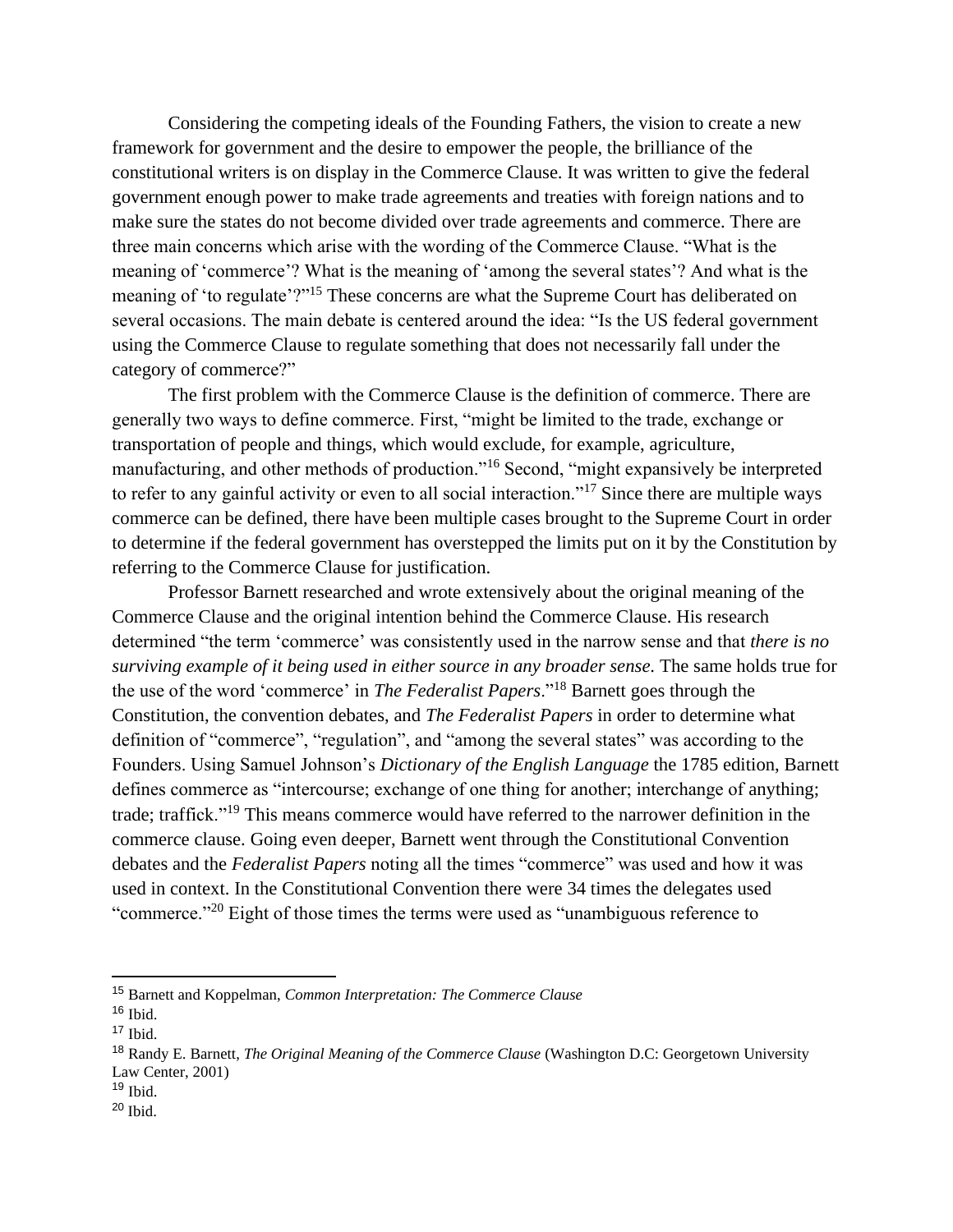commerce with foreign nations which can only consist of trade."<sup>21</sup> He went through each term and determined "in no instance is the term 'commerce' clearly used to refer to 'any gainful activity' or anything broader than trade."<sup>22</sup> In the sixty-three times that the term "commerce" is found throughout all of the *Federalist Papers* not once is it used to "unambiguously refer to any activity beyond trade or exchange."<sup>23</sup> Federalist number 11, by Alexander Hamilton, talks extensively about the idea of adding a Commerce Clause to the Constitution. Hamilton states, "If we continue united, we may counteract a policy so unfriendly to prosperity in a variety of ways. By prohibitory regulations, extending, at the same time, throughout the States, we may oblige foreign countries to bid against each other, for the privileges of our markets."<sup>24</sup> Every time Hamilton uses the term "commerce" within the *Federalist Papers,* it is in reference to the trade or exchange of goods. Despite all the evidence Barnett has provided showing that the commerce clause should only be used to regulate the circulation of goods across the United States, there have been several instances of Congress using the Commerce Clause as the reason behind new regulations they put in place. Some of these regulations have been brought to the Supreme Court in order to determine if they are Constitutional.

In *Gibbons v. Ogden,* the Supreme Court ruled that "intrastate activity could be regulated under the Commerce Clause, provided that the activity is part of a larger interstate commercial scheme."<sup>25</sup> This summary was delivered in 1824, in what was to become one of the first cases to pass through the Supreme Court about the possible overreach of the federal government. Justice Marshall concluded that "regulation of navigation by steamboat operators and others for purposes of conducting interstate commerce was a power reserved to and exercised by the Congress under the Commerce Clause."<sup>26</sup> While this case focused on interstate navigation, and regulation on naval ships, it is important because the conclusion of this case has been used repeatedly as precedent for congress to use the Commerce Clause to "regulate" a number of different activities and to keep the states from "interfering" in federal regulations.

In the following years there were several cases to rise questioning the authority of the Congress to write or pass laws and regulations using the Commerce Clause, but it wasn't until 1894 when the Supreme Court deemed an Act of Congress to be unconstitutional under the Commerce Clause. In *United States v. E. C. Knight Co.,* the Supreme Court was asked to determine if the Sherman Anti-Trust Act from 1890 was unconstitutional. In summary "The act was constitutional, but it did not apply to manufacturing. Manufacturing was not commerce, declared [Justice] Fuller for the majority; the law did not reach the admitted monopolization of manufacturing."<sup>27</sup> While the Commerce Clause was ratified in 1787, it wasn't until 1894 that Congress had truly overstepped the powers given to it by the commerce clause.

 $21$  Ibid.

<sup>22</sup> Ibid.

<sup>23</sup> Ibid.

<sup>24</sup> Alexander Hamilton, *Federalist No. 11*, (New York: Independent Journal, 1787),

<sup>25</sup> *Commerce Clause*, (Cornell: Legal Information Institute)

<sup>26</sup> "Gibbons v. Ogden", *Oyez*, [https://www.oyez.org/cases/1789-1850/22us1.](https://www.oyez.org/cases/1789-1850/22us1)

<sup>27</sup> *"*United States v. E. C. Knight Company*" Oyez, [www.oyez.org/cases/1850-1900/156us1.](http://www.oyez.org/cases/1850-1900/156us1)*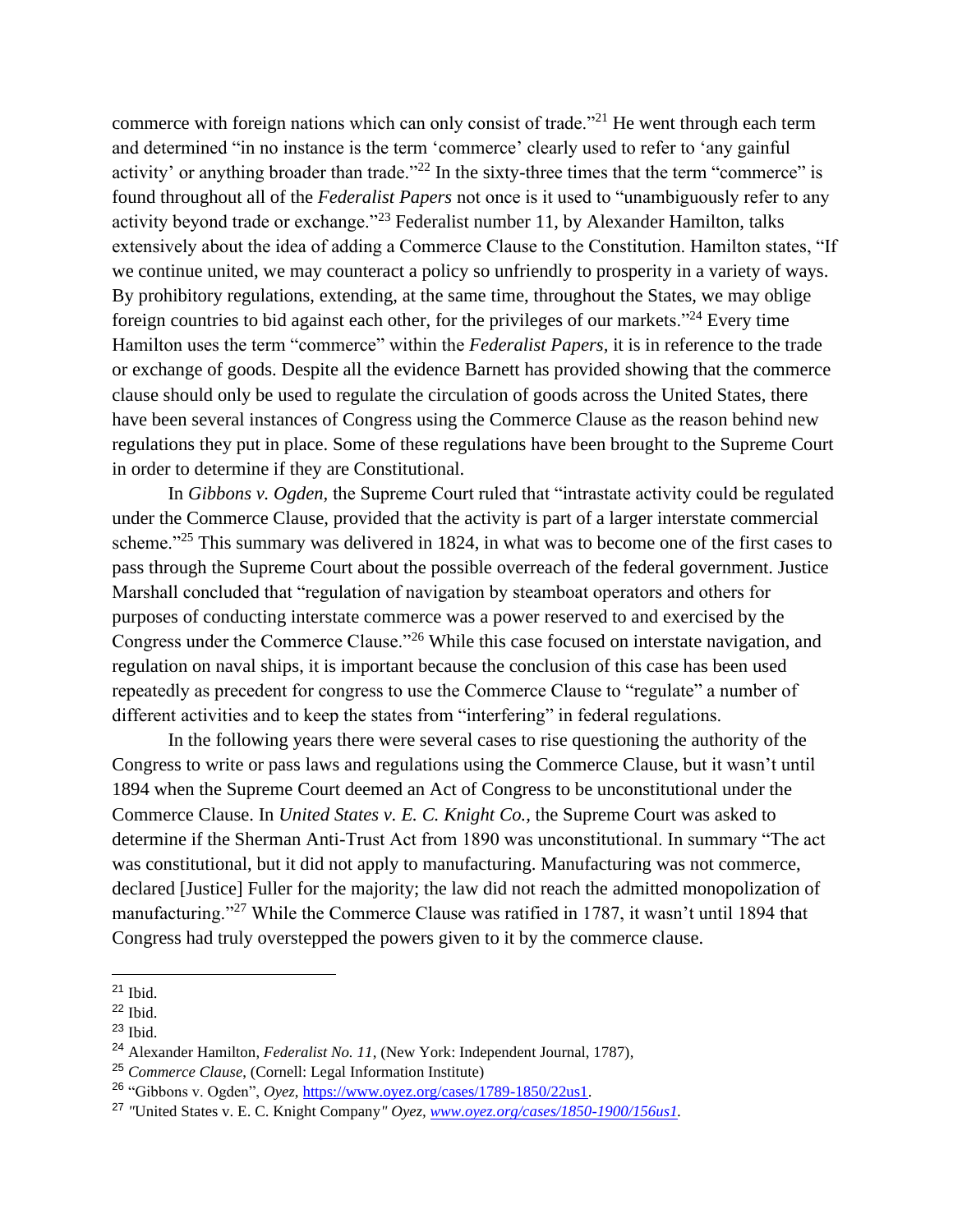Just a few years after *United States v. E. C. Knight Co*, another case related to the use of the Commerce Clause was brought before to the Supreme Court. This case also came in the aftermath of the Sherman Anti-Trust Act. In 1905, the case *Swift and Company v. United States* arose with the main issue being about a "beef trust" which had "developed in Chicago, in which the "Big Six" leading meatpackers agreed not to bid against one another in order to control prices. The trust also pressured the railroads into charging them lower-than-normal rates."<sup>28</sup> Justice Holmes Jr. wrote for the majority and the result was a broadening of "the meaning of 'interstate' commerce to include actions that were part of the 'stream of commerce' where the stream was clearly interstate in character."<sup>29</sup> It was because of this conclusion that the federal government felt empowered enough to create the Pure Food and Drug Act and the Meat Inspection Acts in 1906.

A few decades later and another significant Supreme Court decision about congressional powers under the Commerce Clause would be found in *United States v. Lopez*. This case followed the creation of Gun-Free School Zones under the Gun-Free School Zone Act of 1990, and the power of Congress to regulate these school zones. The main question to answer was whether "forbidding individuals from knowingly carrying a gun in a school zone"<sup>30</sup> was unconstitutional. Chief Justice Rehnquist wrote the Act was indeed unconstitutional, "the possession of a gun in a local school zone is not an economic activity that might, through repetition elsewhere, have a substantial effect on interstate commerce."<sup>31</sup> This decision was made in 1994, and has since stood uncontested.

In 2000, the Supreme Court took on *United States v. Morrison* which dealt with the Violence Against Women Act of 1994. Congress tried to pass the Act using the powers granted to them by either the Commerce Clause or the 14th Amendment which states

All persons born or naturalized in the United States, and subject to the jurisdiction thereof, are citizens of the United States and of the State wherein they reside. No State shall make or enforce any law which shall abridge the privileges or immunities of citizens of the United States; nor shall any State deprive any person of life, liberty, or property, without due process of law; nor deny to any person within its jurisdiction the equal protection of the laws.<sup>32</sup>

After deliberation, Justice Rehnquist wrote the conclusion for the majority opinion stating "that Congress lacked the authority to enact a statute under the Commerce Clause or the Fourteenth Amendment since the statute did not regulate an activity that substantially affects interstate commerce."<sup>33</sup> All of these are important examples of Congress abusing the powers granted to it

<sup>&</sup>lt;sup>28</sup> "Swift and Company v. United States", *Oyez*, [https://www.oyez.org/cases/1900-1940/196us375.](https://www.oyez.org/cases/1900-1940/196us375)

<sup>29</sup> *Swift and Company v. United States*, Oyez

<sup>30</sup> "United States v. Lopez", *Oyez*, [https://www.oyez.org/cases/1994/93-1260.](https://www.oyez.org/cases/1994/93-1260)

 $31$  Ibid.

<sup>32</sup> U. S. Constitution, amend. 14, sec. 1

<sup>33</sup> "United States v. Morrison", *Oyez*, [https://www.oyez.org/cases/1999/99-5.](https://www.oyez.org/cases/1999/99-5)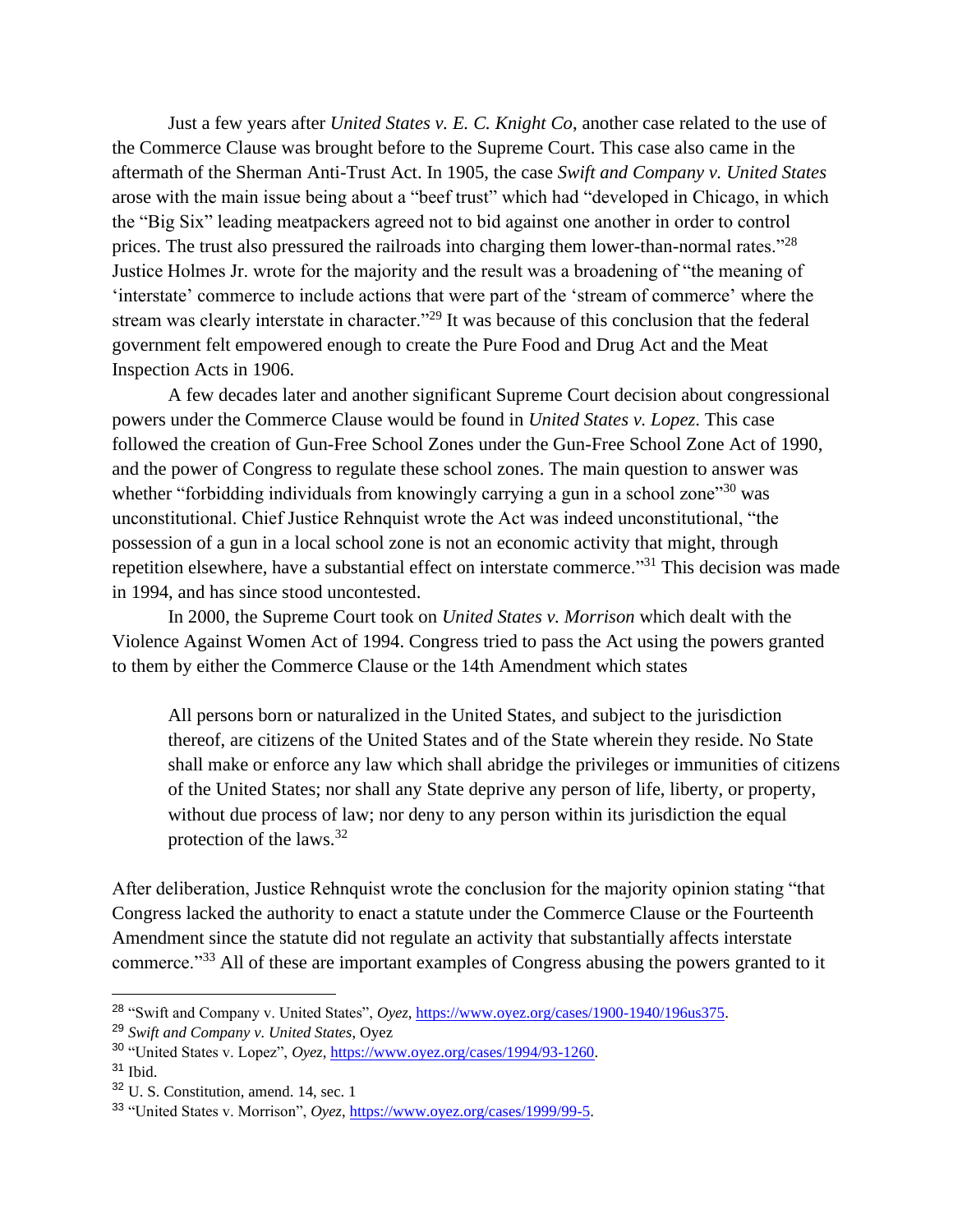by the Congress in the name of protecting the people, insinuating state governments are incapable of protecting the people individually.

The most recent case of Congress using the Commerce Clause to overstep into the States' authority is found in *National Federation of Independent Business v. Sebelius.* In this case, the court ruled that "the Commerce Clause allows Congress to regulate existing commercial activity but not to compel individuals to participate in commerce."<sup>34</sup> Likewise, when Congress passed the Affordable Care Act, it mandated that every individual without health insurance be required to buy health insurance in an effort to keep the insurance business afloat. While the Act itself was not unconstitutional, the individual mandate was.

The use of the Commerce Clause to regulate a variety of interstate activities is a normal and fitting thing for Congress to do. In recent years the Supreme Court has reined in Congress from using the Commerce Clause more often than when the Commerce Clause was first ratified. Each time Congress has tried to overstep their Constitutional powers, it has been in the name of protecting the people. *United States v. Lopez* occurred after a mass school shooting, the gun-free zones were created to help prevent another mass murder from happening.<sup>35</sup> *United States v. Morrison* happened after a number of rape cases arose across the country.<sup>36</sup> *NFIB v. Sebelius*  happened to try and help the "common man" get health care no matter what.<sup>37</sup> This is when Congress tries to convince both the people and the courts, that an unconstitutional act or statute needs to be passed in order to protect the people.

All of these cases prove the Founders were wise in their design of the Constitution. After the Articles of Confederation failed to give enough power to the federal government, the Founders had to choose one of two options: give unlimited power to the federal government in order to ensure that the government had to the power to do whatever was necessary in future years, or to give limited power to the federal government, keeping most power with the state governments. The Founders chose to keep state sovereignty a priority. Since the ratification of the Constitution, the United States has gone through many "crises." Despite multiple world wars, the great depression, terrorist attacks, border issues, and global pandemics, the Constitution has stood the test of time because there are checks and balances put in place to allow for a give and take between the federal government and the state governments. Congress has been given limited powers in the Constitution and it is the Supreme Court's job to make sure those powers are not abused. Each state is able to reach out to the federal government for help when they deem it necessary, generally seen during natural disasters or in the midst of a once-in-a-century pandemic.

There have been instances where Congress passes a constitutional law, act or statute in order to provide assistance to the nation as a whole. The most common type of federal assistance is emergency management. While there have been natural disasters since the beginning of time,

<sup>34</sup> "National Federation of Independent Business v. Sebelius", *Oyez*, [https://www.oyez.org/cases/2011/11-393.](https://www.oyez.org/cases/2011/11-393)

<sup>35</sup> *United States v. Lopez*, Oyez

<sup>36</sup> *United States v. Morrison*, Oyez

<sup>37</sup> *National Federation of Independent Business v. Sebelius*, Oyez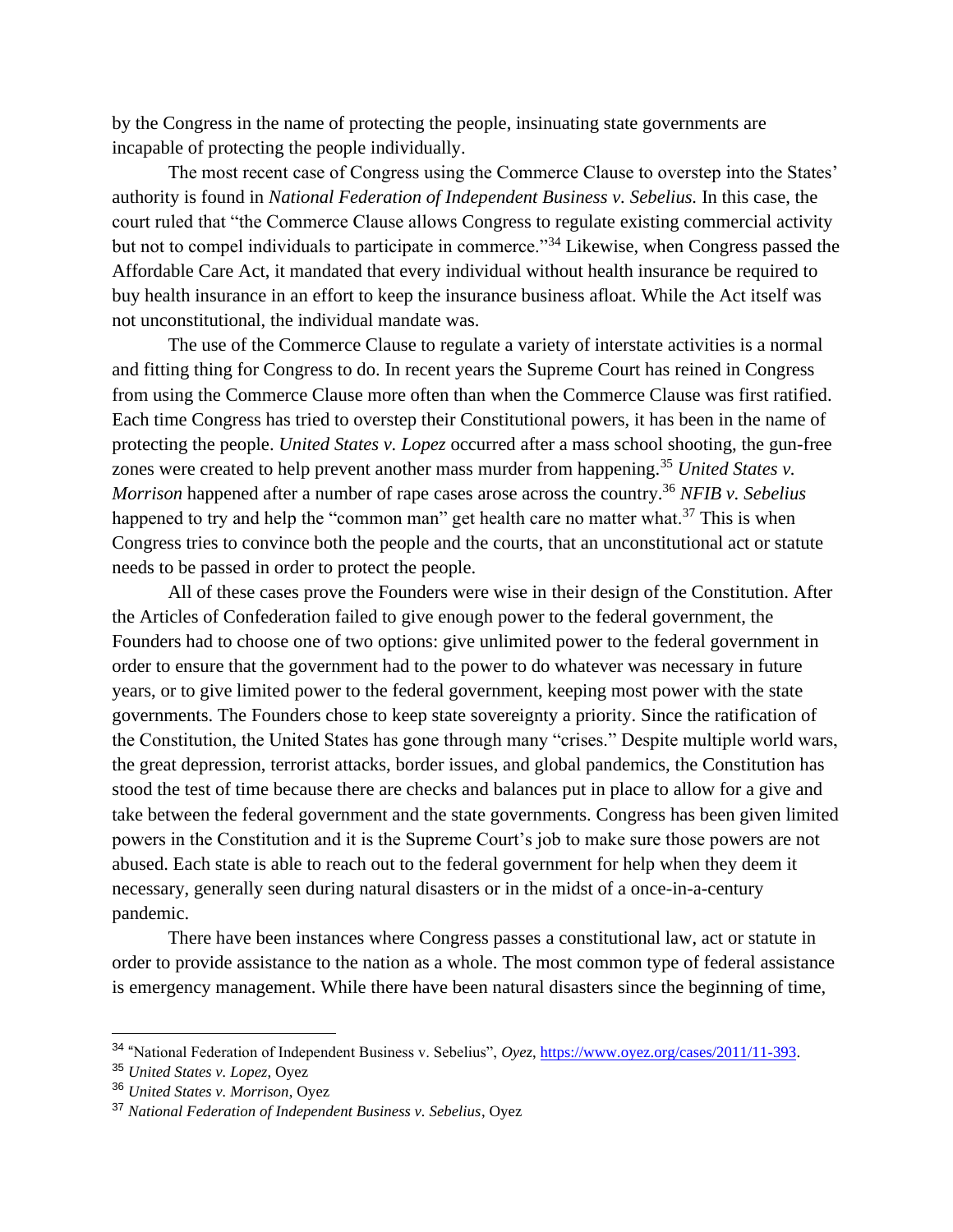it wasn't until the Portsmouth fires in 1803 that "Congress passed legislation that provided relief for Portsmouth merchants. More importantly, the Congressional Act of 1803 contained the first piece of national disaster legislation ever to be passed by a United States Congress."<sup>38</sup> While Congress did not do much for the next hundred years after the Portsmouth fires, it did create a precedent for Congress to pass natural disaster relief legislation.

In the 1930s, Congress began creating different agencies, organizations, administrations and programs to help with the types of natural disasters faced by Americans across the nation. The Reconstruction Corporation was given the power to issue loans to different places affected by earthquakes in order to fund the rebuilding of various public structures. The Bureau of Public Road was given the power to provide funding for highway and bridge repairs after natural disasters.<sup>39</sup> In 1950 the Disaster Relief Act was passed which gave the "president authority to issue disaster declarations, authorizing federal agencies to provide direct assistance to state and local governments."<sup>40</sup> It wasn't until 1978 when the National Governors Association reached out to the President requesting the several dozens of agencies and programs that had been created be merged into one agency. President Carter passed an executive order that created FEMA, Federal Emergency Management Agency in 1979. FEMA

absorbed: the Federal Insurance Administration, the National Fire Prevention and Control Administration, the National Weather Service Community Preparedness Program, the Federal Preparedness Agency of the General Services Administration and the Federal Disaster Assistance Administration activities from HUD. Civil defense responsibilities were also transferred to the new agency from the Defense Department's Civil Preparedness Agency.<sup>41</sup>

Finally, in 2003, in response to the attacks on September 11, 2001, FEMA and roughly twentytwo different agencies and programs were merged to create the Department of Homeland Security.<sup>42</sup> This is proof that, legislatively, Congress is able to constitutionally pass bills, statutes and acts that help the people without overstepping their powers given by the Constitution.

Hurricane Katrina devastated "the southeastern United States in late August 2005. The hurricane and its aftermath claimed more than 1,800 lives and it is ranked as the costliest natural disaster in U.S. history."<sup>43</sup> Louisiana was hit the hardest losing 1,500 people at least. While the federal government had created FEMA and other disaster organizations in order to help during disasters such as this one, the relief efforts shown were subpar at best. It seems that "some of the major problems encountered during the response to Katrina stemmed from breakdowns in the

<sup>38</sup> *History of Emergency Management*, (Massachusetts: Anna Maria College)

<sup>39</sup> Emergency Management History,<http://www.phillipsburgnj.org/wp-content/uploads/2015/01/ACF4A8.pdf>

 $40$  Ibid.

<sup>41</sup> Ibid.

 $42$  Ibid.

<sup>43</sup> Britannica, Editors of Encyclopaedia, *Hurricane Katrina*, (Encyclopaedia Britannica, Sept 2020)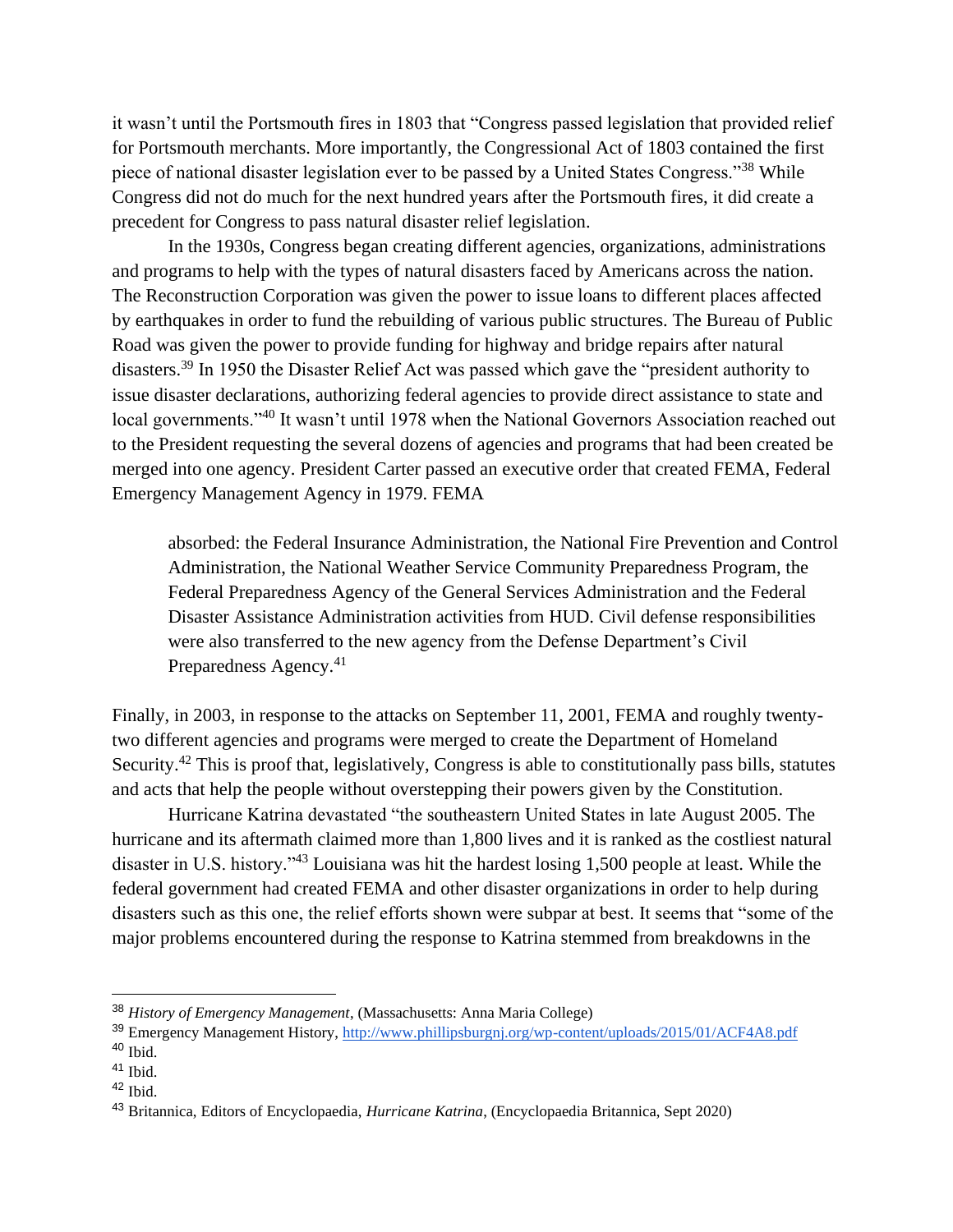administrative elements of the governmental emergency management system."<sup>44</sup> In order for FEMA to come and help states with natural disasters, the governors of each state have to reach out and ask for help from the federal government, otherwise it would be considered government overreach. There is a process that local, state and federal government officials must go through in order to get FEMA involved in relief efforts. This process

works sequentially from the bottom up: It starts at the local level, works through the states, and passes on to the federal government. In the case of Katrina, the response began slowly, with a general feeling of uncertainty and inconsistency. In Louisiana, local governmental units were overwhelmed with the magnitude of the disaster. Hence, they were unable to take the necessary first steps. The immediate result was chaos that erupted in New Orleans when the levees broke.<sup>45</sup>

No system is perfect, especially a system within a large bureaucracy, but if the states reach the point of needing support from the federal government then there are federal government programs in place to help.

The year 2020 was full of new disasters, from fires in Australia to COVID-19 ravaging the world. There has been an unprecedented amount of death and destruction. New York City has been one of the hardest hit cities with COVID-19, counting as 15% of total COVID-19 deaths within the US.<sup>46</sup> When New York City was at its highest death count, hospitals were at capacity and the city was severely lacking in materials. Governor Cuomo reached out to the federal government for aid, and the federal government was able to send around 4,000 ventilators to various hospitals through the states, specifically New York City.<sup>47</sup> The federal government has been blamed repeatedly for allowing New York to reach the level of COVID-19 hospitalizations before providing relief, but that is because the Constitution has limited the federal government from interfering in a state's response for a reason. If Congress had decided New York City was incapable of protecting the people, then they would be overstepping the limited powers that the Constitution gave them. It is primarily up to the state's government to be prepared to protect the people in times of crisis. As an example, Governor Michael Bloomberg of New York wrote a pandemic preparedness plan back in 2006 when there was an "aggressive and novel strain of the flu circulation in Asia and the Middle East."<sup>48</sup> The plan went to a number of experts to determine an estimation of ventilators that New York would need in the case of a pandemic, it was determined New York would need 2,000-9,000 ventilators, but after a few years the state stopped

<sup>44</sup> Ibid.

<sup>45</sup> Saundra K. Schneider, *Administrative Breakdowns in the Governmental Response to Hurricane Katrina*, Vol 65 Issue 5, (Washington D.C: Public Administration Review, Sept 2005)

<sup>46</sup> Amit Uppal, David Silverstri, etc. *Critical Care And Emergency Department Response at the Epicenter of the COVID-19 Pandemic*, Vol. 39, No. 8 (Maryland: Health Affairs, June 2020)

<sup>47</sup>Marsh, Julia, Feis, Aaron, *Feds Shipping 4,000 more Ventilators to New York in Coronavirus Fight*, (New York: New York Post, March 2020)

<sup>48</sup> Elliott, Justin, Waldman, Annie, and Kaplan, Joshua, *How New York City's Emergency Ventilator Stockpile Ended Up on the Auction Block*, (Propublica, 2020)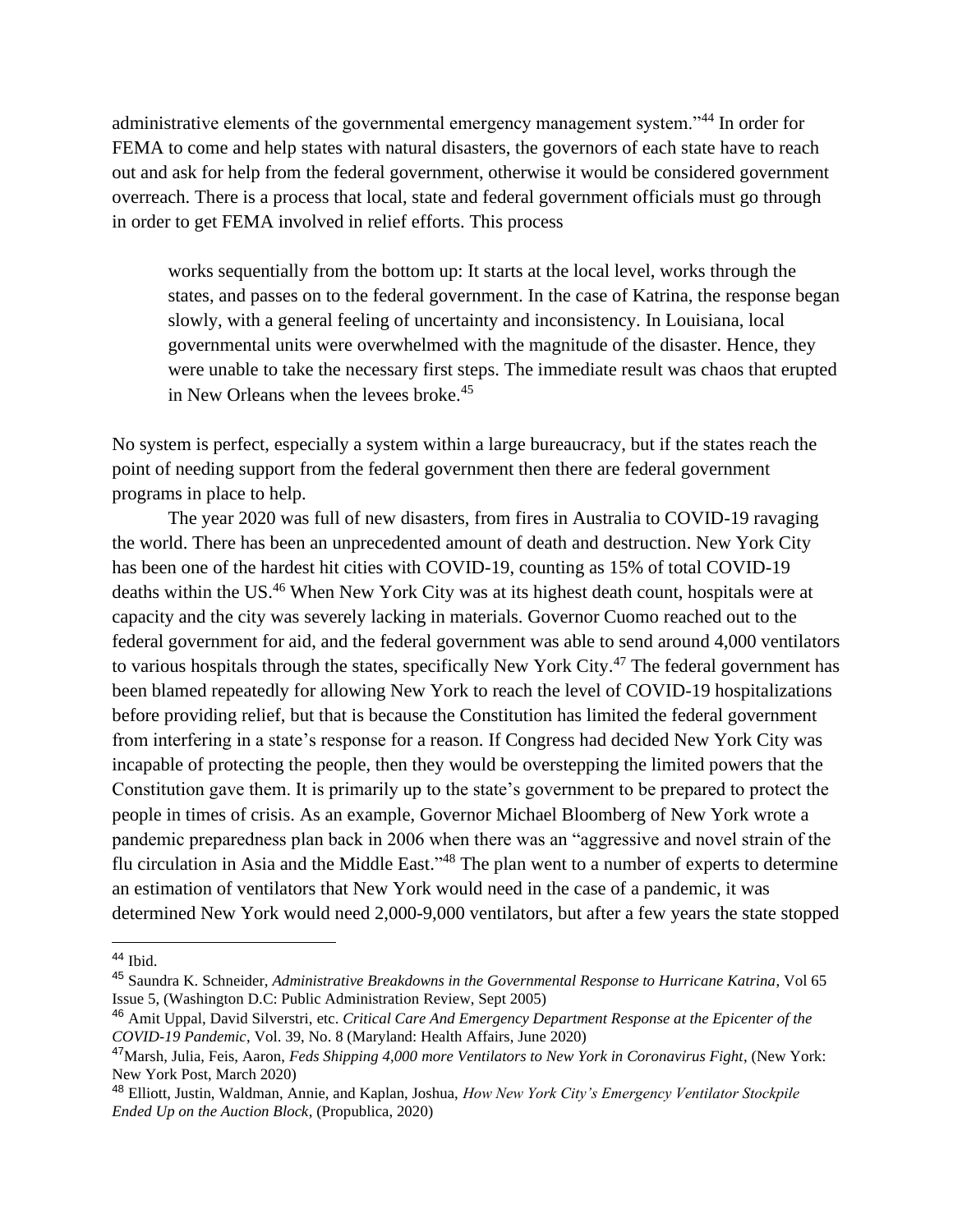funding the upkeep of these ventilators<sup>49</sup>. Although the federal government managed to send ventilators to New York, this illustrates the Constitution intended states to care for the needs of their citizens and not be reliant on the federal government. The pandemic has affected all 50 states and all 50 states are asking for help from the federal government. It is up to the states to be prepared because "the nature of a pandemic - striking in many places in rapid and devastating succession - would mean that the city, in many ways, would be on its own."<sup>50</sup>

The Founding Fathers were not perfect, nor did they claim to be, but they did their research and deliberated long and hard when creating the Constitution. It is highly improbable that they thought the US would have to go through a worldwide pandemic, but why should a national document be designed around a once in a century situation? There are "loopholes" that the federal government can try to use, but the checks and balances in place make sure that the federal government cannot take advantage of a national crisis to gain more power than necessary. The states hold sovereignty, which means that it is up to the states to be prepared for emergencies. The Commerce Clause can only be stretched so far before the Supreme Court reminds Congress of their powers. Disasters can happen at any time, natural or manmade, huge or microscopic. It is up to the states to be ready.

 $49$  Ibid.

<sup>50</sup> Ibid.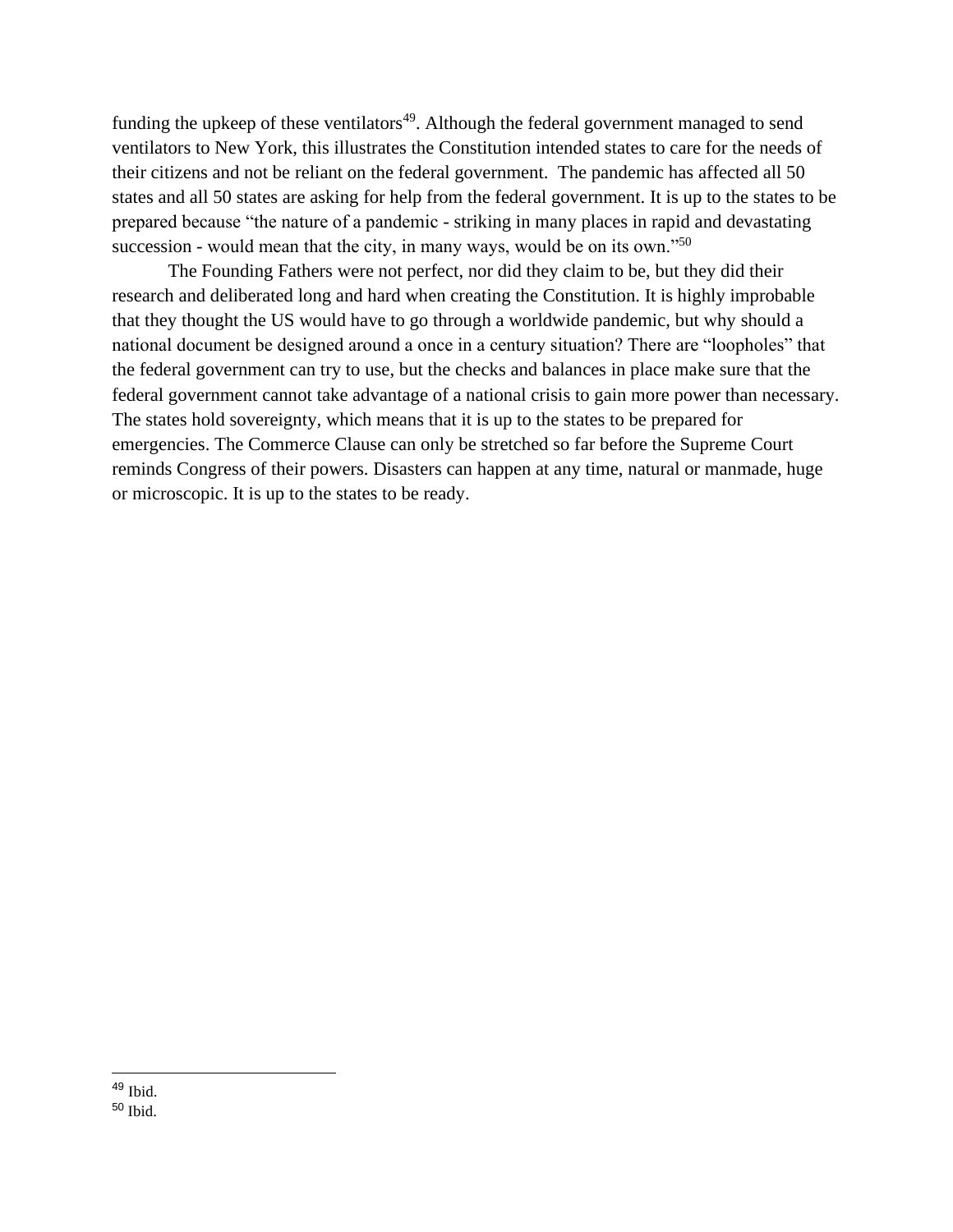## Bibliography

- Barnett, Randy E, *The Original Meaning of the Commerce Clause*, (Washington D.C: Georgetown University Law Center, 2001) [https://scholarship.law.georgetown.edu/cgi/viewcontent.cgi?article=1504&context=facpu](https://scholarship.law.georgetown.edu/cgi/viewcontent.cgi?article=1504&context=facpub) [b](https://scholarship.law.georgetown.edu/cgi/viewcontent.cgi?article=1504&context=facpub)
- Barnett, Randy E and Koppelman, Andrew, *Common Interpretation: The Commerce Clause*, (Philadelphia: National Constitution Center), [https://constitutioncenter.org/interactive](https://constitutioncenter.org/interactive-constitution/interpretation/article-i/clauses/752)[constitution/interpretation/article-i/clauses/752](https://constitutioncenter.org/interactive-constitution/interpretation/article-i/clauses/752)
- Britannica, Editors of Encyclopaedia, *Hurricane Katrina*, (Encyclopaedia Britannica, Sept 2020) <https://www.britannica.com/event/Hurricane-Katrina>
- *Commerce Clause*, (Cornell: Legal Information Institute) [https://www.law.cornell.edu/wex/commerce\\_clause](https://www.law.cornell.edu/wex/commerce_clause)
- Constitutional Rights Foundation, *The Major Debates at the Constitutional Convention*, Vol 25, Issue 2 (California: Civics Renewal Network), [https://www.crf-usa.org/bill-of-rights-in](https://www.crf-usa.org/bill-of-rights-in-action/bria-25-2-the-major-debates-at-the-constitutional-convention.html)[action/bria-25-2-the-major-debates-at-the-constitutional-convention.html](https://www.crf-usa.org/bill-of-rights-in-action/bria-25-2-the-major-debates-at-the-constitutional-convention.html)
- Drake, Frederick, *States' Rights*, Encyclopedia Britannica, <https://www.britannica.com/topic/states-rights#ref794416>
- Elliott, Justin, Waldman, Annie, and Kaplan, Joshua, *How New York City's Emergency Ventilator Stockpile Ended Up on the Auction Block*, (Propublica, 2020) [https://www.propublica.org/article/how-new-york-city-emergency-ventilator-stockpile](https://www.propublica.org/article/how-new-york-city-emergency-ventilator-stockpile-ended-up-on-the-auction-block)[ended-up-on-the-auction-block](https://www.propublica.org/article/how-new-york-city-emergency-ventilator-stockpile-ended-up-on-the-auction-block)
- *Emergency Management History*, [http://www.phillipsburgnj.org/wp](http://www.phillipsburgnj.org/wp-content/uploads/2015/01/ACF4A8.pdf)[content/uploads/2015/01/ACF4A8.pdf](http://www.phillipsburgnj.org/wp-content/uploads/2015/01/ACF4A8.pdf)
- *Gibbons v. Ogden*, Oyez,<https://www.oyez.org/cases/1789-1850/22us1>
- Hamilton, Alexander, *Federalist No. 11*, (New York: Independent Journal, 1787), <https://guides.loc.gov/federalist-papers/text-11-20#s-lg-box-wrapper-25493282>
- *History of Emergency Management*, (Massachusetts: Anna Maria College), <https://online.annamaria.edu/mpa/resource/emergency-management-history>